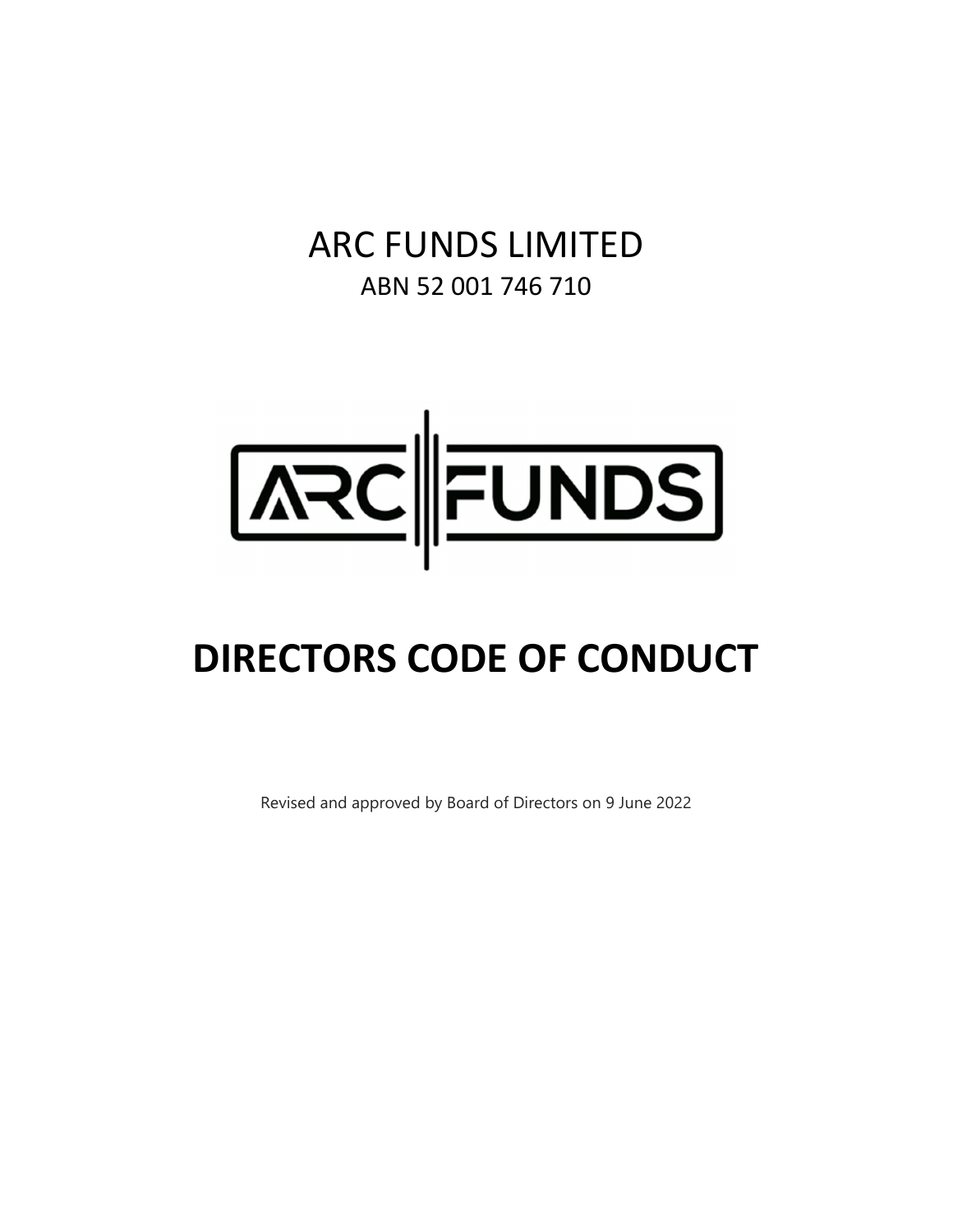

## **Policy Overview:**

This policy governs the way in which each of the Directors should conduct themselves in the discharge of their duties.

The Code of Conduct outlines the principles and standards Directors are required to abide by. This Code of Conduct should operate in addition to relevant laws that are in force from time to time and also in conjunction with all other Board Governance Policies.

### **Board Resolution:**

The Board resolves that the following be adopted as the Code of Conduct for each Director:

- 1. Directors must act honestly, in good faith and in the best interests of the Company as a whole at all times.
- 2. Directors have a duty to use due care and diligence in fulfilling the functions of office and exercising the powers attached to that office.
- 3. Directors must always use the powers of the office for a properpurpose.
- 4. Director must recognise that their primary responsibility is to the Company's members as a whole but should, where appropriate, have regard for the interests of all stakeholders of the Company.
- 5. Directors must not make improper use of information acquired as aDirector.
- 6. Directors must not allow personal interests, or the interests of any Associated Person, to conflict with the interests of the Company.
- 7. Directors have an obligation to be independent in judgement and actions and to take all reasonable steps to be satisfied as to the soundness of all decisions taken by theBoard.
- 8. Confidential information received by a Director in the course of the exercise of Directors duties remains the property of the Company from which it was obtained and it is improper to disclose it, or allow it to be disclosed, unless that disclosure has been authorised by that company, or required by law.
- 9. Directors should not engage in conduct likely to bring discredit upon the Company. Directors have an obligation, at all times, to comply with the spirit, as well as the letter of the law and with the principles of thisCode.

# **Guidelines for Interpretation of the Principles of Code of Conduct**

The Code of Conduct outlines the principles and standards Directors are required to abide by. This Code of Conduct should operate in addition to relevant laws that may be in force from time to time and also in conjunction with all other Board Policies.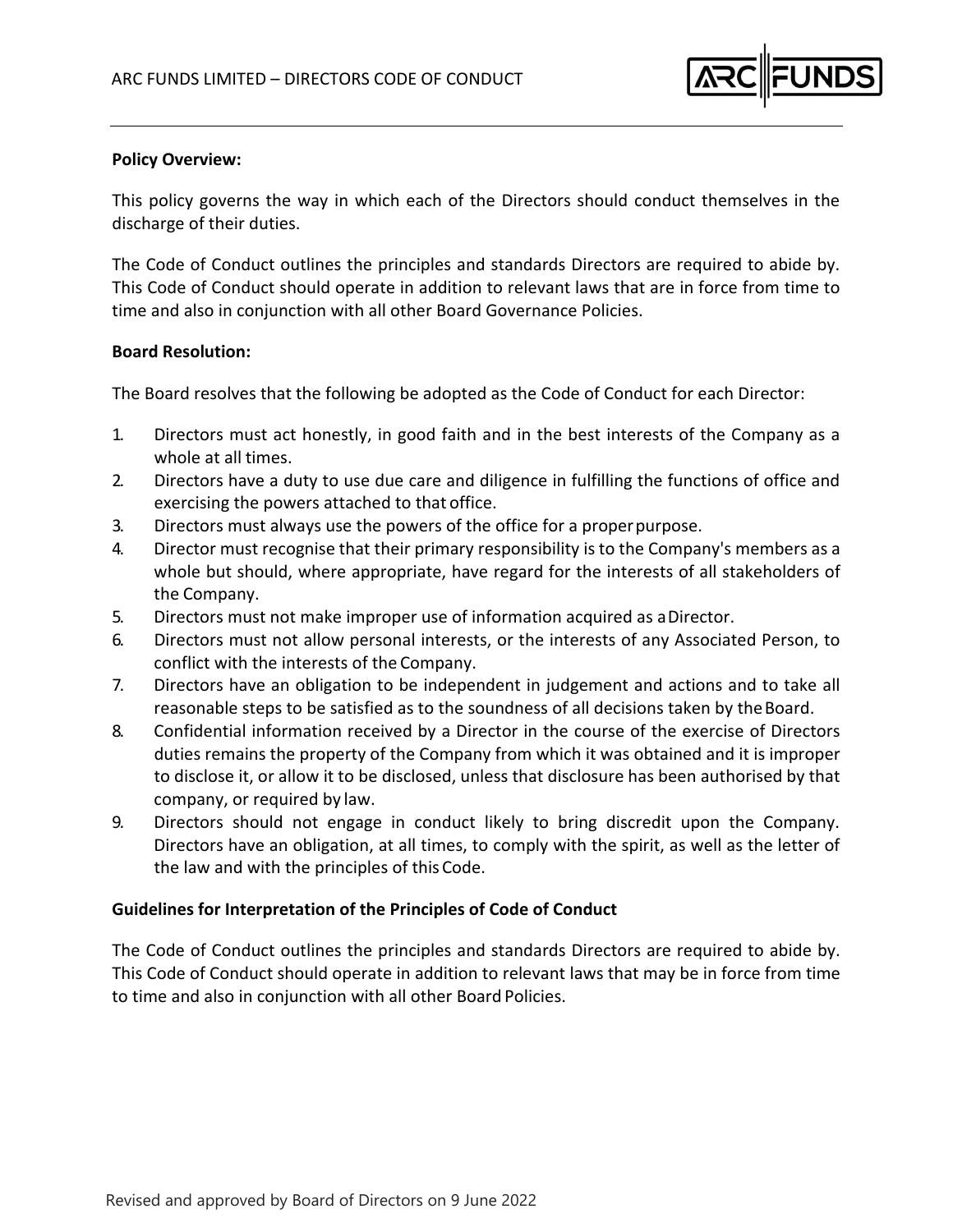

#### **1. Duties to the Company**

- a. Each Director should endeavour to ensure that the functions of the Board have been specified clearly, are properly understood and are completely discharged in the interests of the Company.
- b. A Director should endeavour to ensure that the management of the Company is competent and is devoting its best endeavours to the interests of theCompany.
- c. In evaluating the interests of the Company, a Director should take into account the interests of the members as a whole, but where appropriate or required by law, should take into account the interests of allstakeholders.

### **2. Duties to Members**

- a. Each Director should endeavour to ensure that the Company is and remains financially viable, properly managed and constantly improved, so as to protect and enhance the interests of the members.
- b. A Director should seek to ensure that all members are treated fairly according to their rights as between each other.
- c. A Director who is appointed to the Board at the instigation of a party with a substantial interest in the Company, such as a major member or a creditor, should recognise the particular sensitivity of the position. Fiduciary duty requires the Director to make a contribution in the interests of the Company and the members as a whole and not only in the interest of the nominator. Where obligations to other people or bodies preclude an independent position on an issue, the Director should disclose the position and seriously consider whether to be absent or refrain from participating in the Board's consideration of the issue (see also Guideline 6.2). Before taking the decision to be absent, a Director should consider whether that absence would deprive the Board of essential background or experience. The matter should be disclosed to and resolved by the rest of the Board.

#### **3. Duties to Creditors**

Whilst the obligations of a Director are primarily owed to the Company (that is to the members as a whole), there are situations in which it is necessary to evaluate the interests of the creditors. This is particularly so where the Company's financial position is uncertain or where insolvency may be pending. In cases of doubt, a Director should, with some urgency, seek professional advice.

#### **4. Duties to otherstakeholders**

All Directors must comply with the legal framework governing their operations and must be conscious of the impact of their business on society. Without limiting in any way the nature of the issues with which the Directors must be concerned in the running of the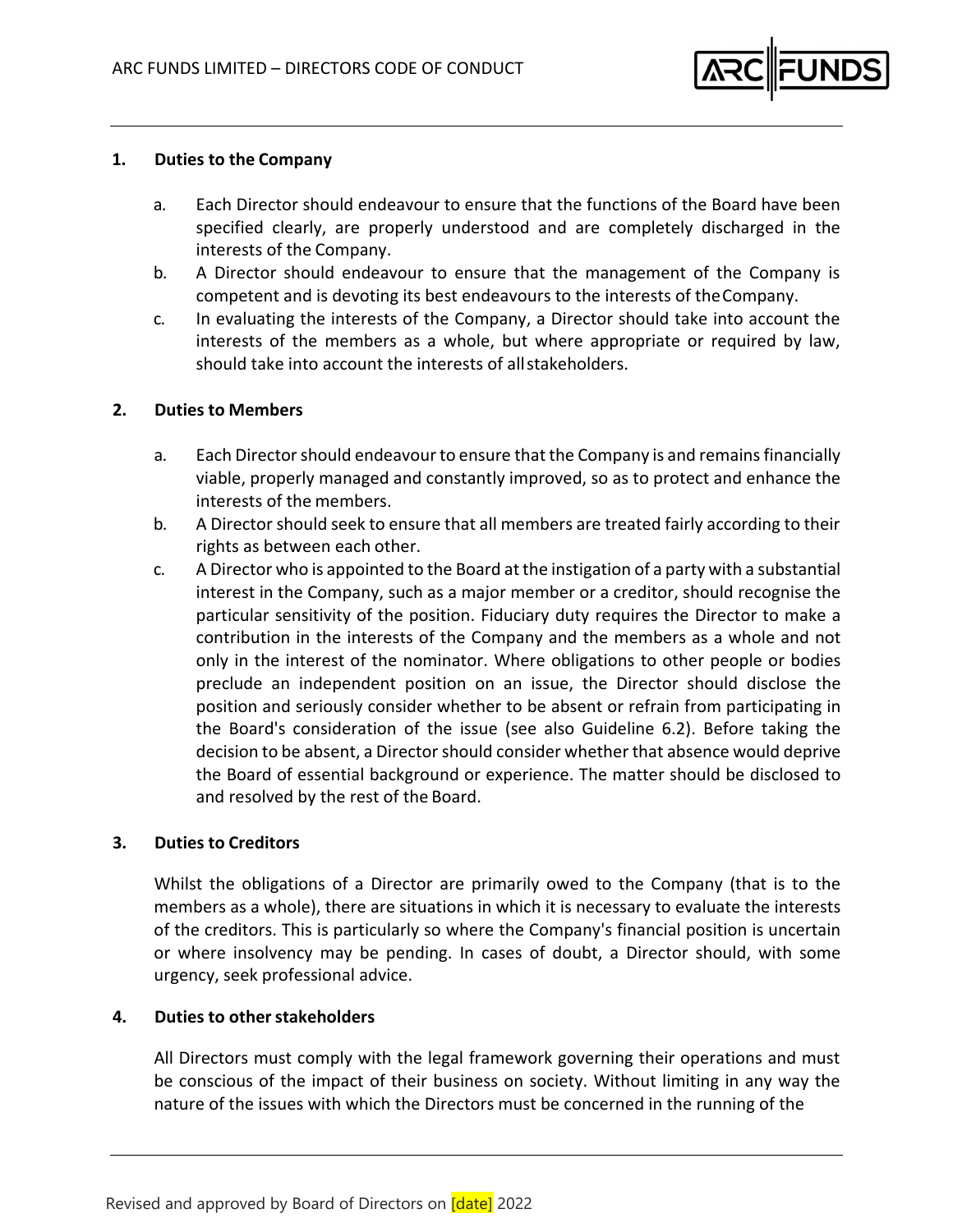

business, particular attention should be paid to environment, questions of occupational health and safety, industrial relations, equal opportunity for employees, the impact of competition and consumer protection rules, and other legislative initiatives that arise from time to time. Although the Director owes primary duty to the members of the Company as a whole, the responsibilities imposed on companies and the Director under various Acts of Parliament clearly demand that the Director evaluate actions in a broader social context.

### **5. Due Diligence**

- a. A Director should attend all Board Meetings but where attendance at meetings is not possible, appropriate steps should be taken to obtain leave ofabsence.
- b. A Director must acquire knowledge about the business of the Company, the statutory and regulatory requirements affecting Directors in the discharge of their duties to the Company, and be aware of the physical, political and social environment in which it operates.
- c. In order to be fully effective, a Director should insist upon access to all relevant information in relation to issues to be considered by the Board. This information should be made available in sufficient time to allow proper consideration of all relevant issues. In the extreme circumstances where information is not provided, Directors should make an appropriate protest about the failure on the part of the Company and its Executives to provide the information and if necessary abstain from voting on the particular matter on the basis that there has not been the time necessary to consider the matter properly. Any abstention, and the reasons for it, should be included in the minutes. It may also be appropriate to vote against the motion, or move for deferment until proper information is available.
- d. A Director should endeavour to ensure that systems are established within the Company to provide the Board, on a regular and timely basis, with the necessary data to enable them to make a reasoned judgement on all issues, and so discharge their duties of care and diligence.
- e. Directors should endeavour to ensure that relations between the Board and the auditors are open, unimpeded and constructive. Similarly, the auditors should have direct and unimpeded access to the Directors. Directors should be satisfied that the scope of the audit is adequate and that it is carried out thoroughly and with full cooperation from management and the internal auditors.
- f. A Director should endeavour to ensure that any company on whose Board the Director sits complies with the law and strives for the highest standards of business and ethical conduct.
- g. A Director from time to time may need expert advice (whether it be legal, financial or some other professional advice and/or relates to fiduciary or other duties) in order to discharge the Director's duties properly. The Director should ensure, to the extent possible, that any advice obtained is independent of the Company. In that regard wherever necessary the services of advisers independent of those advising the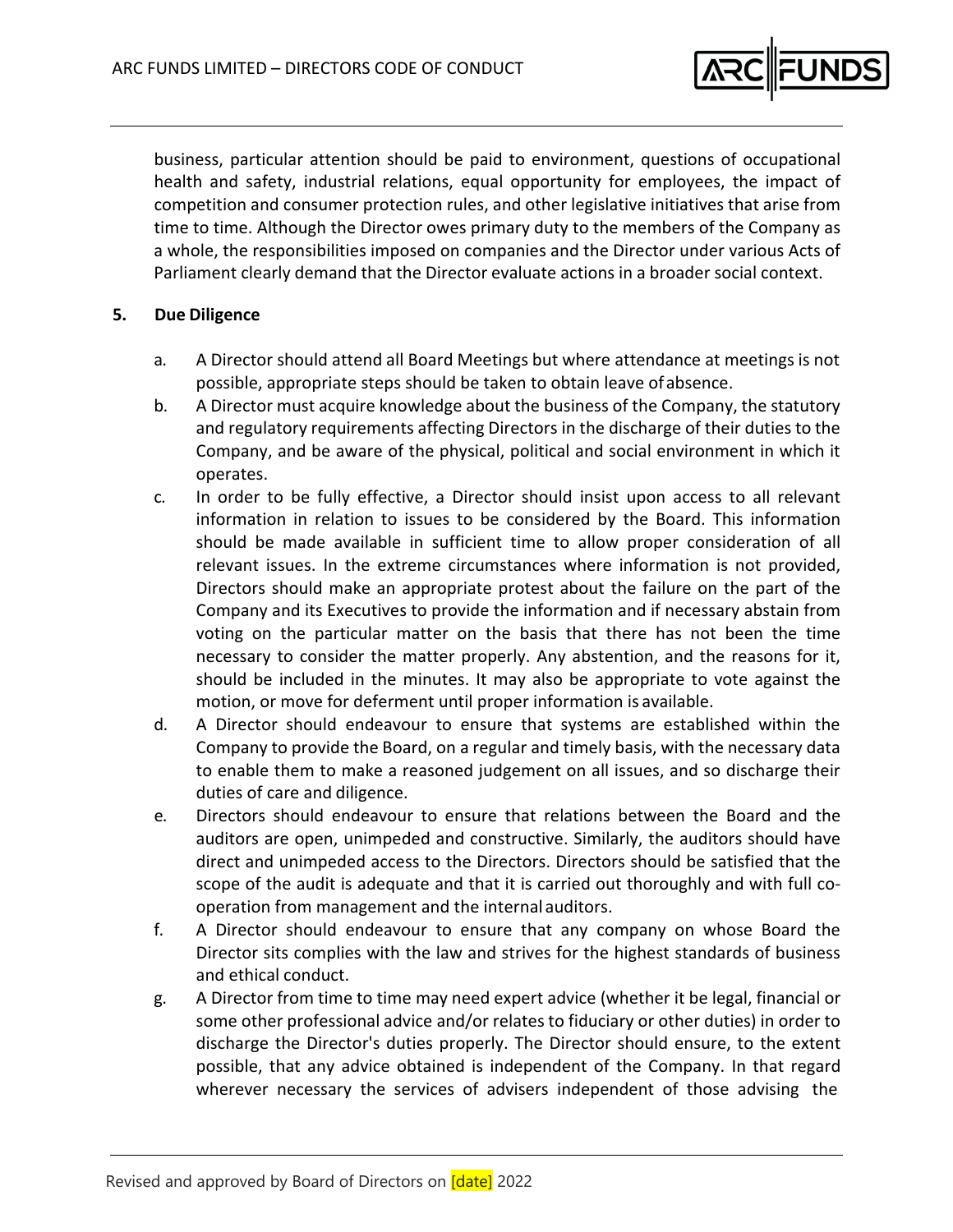

company may need to be sought. In any case of doubt, separate independent advice should always be sought by the Directors on matters that may impact on their position vis‐a‐vis the Company. There should be an agreed procedure for Directors in the furtherance of their duties to take independent professional advice if necessary, at the Company's expense.

# **6. Conflicts of Interest**

- a. A Director must not take improper advantage of their position as Director to gain, directly or indirectly, a personal advantage or an advantage for any Associated Person or which might cause detriment to the Company. Associated Person in relation to a Director includes any spouse (including de facto spouse), parent, child, sibling of the Director or any company, partnership, trust or other entity owned or controlled by the Director or in which the Director has a personal interest within the meaning of the Corporations law.
- b. The personal interests of a Director and those of the Director's family, must not be allowed to prevail over those of the Company's members generally. A Director should seek to avoid conflicts of interest wherever possible. Full disclosure of any conflict, or potential conflict, must be made to the Board. In considering these issues, account should be taken of the significance of the potential conflict for the Company and the possible consequences if it is not handled properly. Where a conflict does arise, a Director must consider whether to refrain from participating in the debate and/or voting on the matter, whether to be absent for discussion of the matter, whether to arrange that the relevant Board papers are not sent, or, in an extreme case, whether to resign from the Board. Where a Director chooses to be absent from the meeting, consideration should be given as to whether expertise that would be contributed by the Director is otherwise available. In the case of a continuing material conflict of interest, a Director should give careful consideration to resigning from the Board (see guidelines 7c).
- c. An Executive Director must always be alert to the potential for conflict of interest between management interests and the Director's fiduciary duties as aDirector.
- d. The payment of "success fees" in situations of potential conflict of interest is unacceptable.

# **7. Use of Information**

a. A Director must not make improper use of information acquired by virtue of the Director's position as a Director. This prohibition applies irrespective of whether the Director would gain directly or indirectly a personal advantage or an advantage for any Associated Person or might cause detriment to the Company.